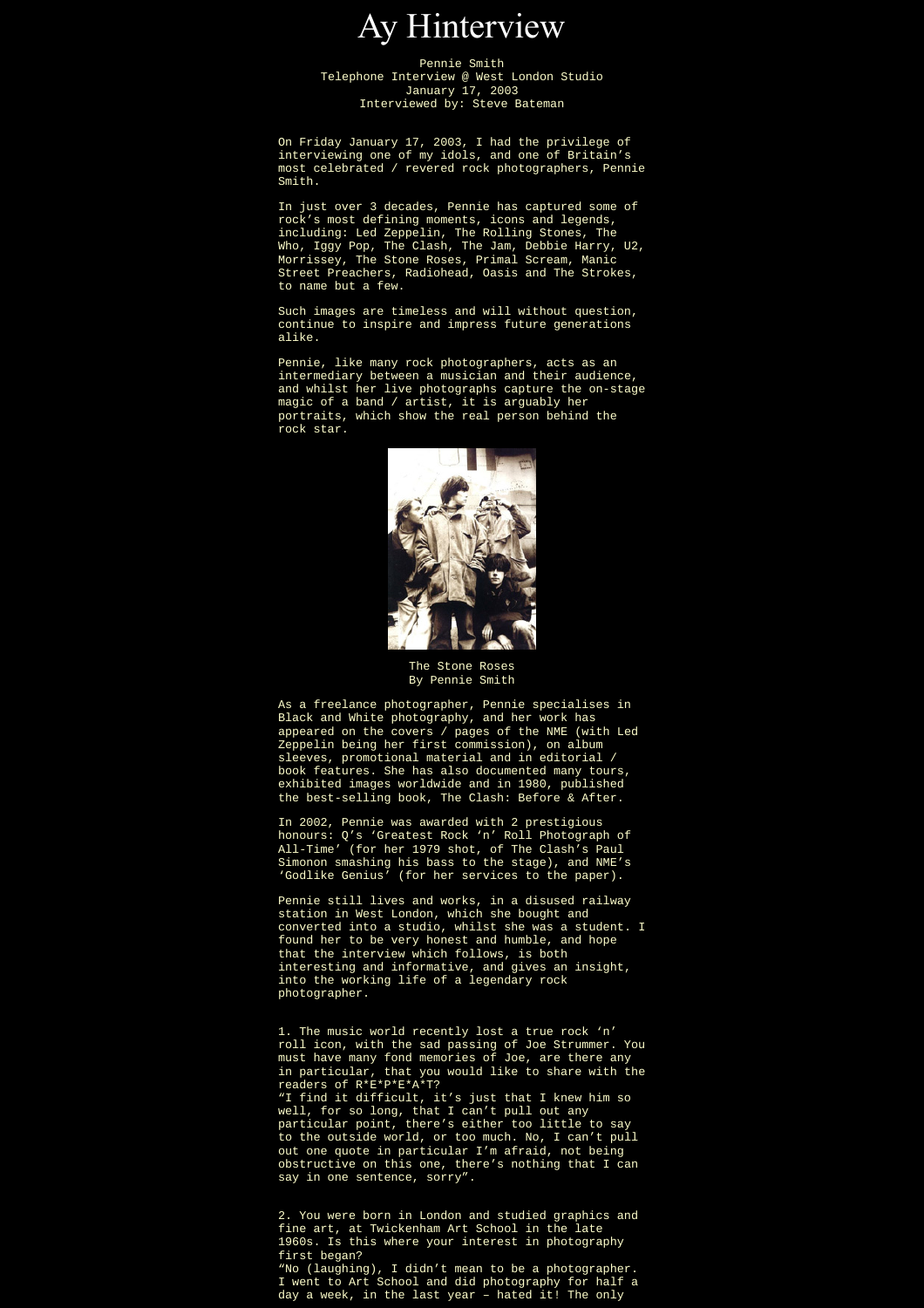bits that I enjoyed, was when I was sort of sent out with a camera, to do like what is commonly called reportage now, just go round the streets and snap. Then, I didn't know what I wanted to do, I was doing layout for a magazine for a while, sort of an underground magazine, and odds and ends of leftfield posters for various people. Then Nick Kent came up to the magazine, and started writing about Iggy Pop, Lou Reed etc., he knew exactly who was who, and who was liable to be influential".

3. The NME wrote: "Throughout the '70s, Pennie Smith's photos and Nick Kent's writing defined music journalism, and set a consistent benchmark that few have got near since. Their reporting lent the music of the time, a dramatic depth and romantic dimension, for which their subjects can only have been very grateful". How did you evolve into a music photojournalist for the NME? "Nick and I trotted around in a truly amateurish manner, he'd get amazing interviews and I'd get all sorts of off-stage, well, all sorts of informal stuff, because I'd never looked at a music mag – I didn't know what was what, I didn't realise people were doing football line-up photos. He then said: "Now we go up to NME and they take us on as sort of staffers, or whatever", so we trundled up to NME, clutching our swag that we'd done for this underground paper, and they promptly took us on. But we were both always determined to be freelance".

4. Are there any photographers that you admire? "I got into photography totally inadvertently, so I still don't think of myself as a photographer, but as somebody that takes photographs. I don't know modern technology, I know what works for me, with my sort of bashed up old equipment. Therefore, I'm just as likely to get inspiration from a left-field bit of decoration, or a bit of music, or anything, as I am from another photographer. I don't swot photographers, having said that, I like Don McCullin's Vietnam stuff, I like some of the early Cecil Beaton, because I can just see that he was very much hit and miss, as I am. I quite like the wild-game aspect of it, I don't use a flash, and I quite like wondering if I can make it with the lights that are there, and stopping the action in time. If it's not dangerous – I don't like it! There are no rock photographers, most rock photography bores the pants off me, particularly the modern stuff where it's studio-orientated, glossy passport photos, no, don't like".

5. Can you remember the first photograph that you had published?

"It was probably what's commonly called a fanzine, but it was like an underground magazine, which was more politically-led than the current fanzines. But I think it was perhaps a picture of Pink Fairies maybe, in Frendz Magazine, I don't know".

6. How did it feel, to have Led Zeppelin as your first NME commission?

"I'm not a music swot, so I didn't know their past legacy, to be truly fearful (laughing). I mean, I think they were probably as much surprised as I should've been, if I had known more about them, in as much as I don't think girls actually took photos at the time, it was a male job. With bands, the music press or everybody presumes that they ought to like having their picture taken, but if you're somebody who writes music, you don't necessarily like having your picture taken. So photographers weren't thought of as much, they were sort of something that journalists dragged in with them, particularly with Zeppelin, who didn't really have their photos taken huge amounts – they didn't really like the process at all. But I found them perfectly charming, and I did odds and ends with them, you know they were just nice blokes, as far as I was concerned".

7. Was it easier to gain access to bands, when you were starting out?

"I think probably yes. Well, having said that, I sort of came in the back door really, because I almost came in at the tail-end of the Led Zeppelins and stuff, or a bit before that. I wasn't working for the music press at the time, and I can't believe that the Zeppelins didn't have higher security, or limited access, on their tours of America. I mean I enjoyed working with them, but what I'm trying to say is, I think access to those big American gigs was always difficult, because you've got your egos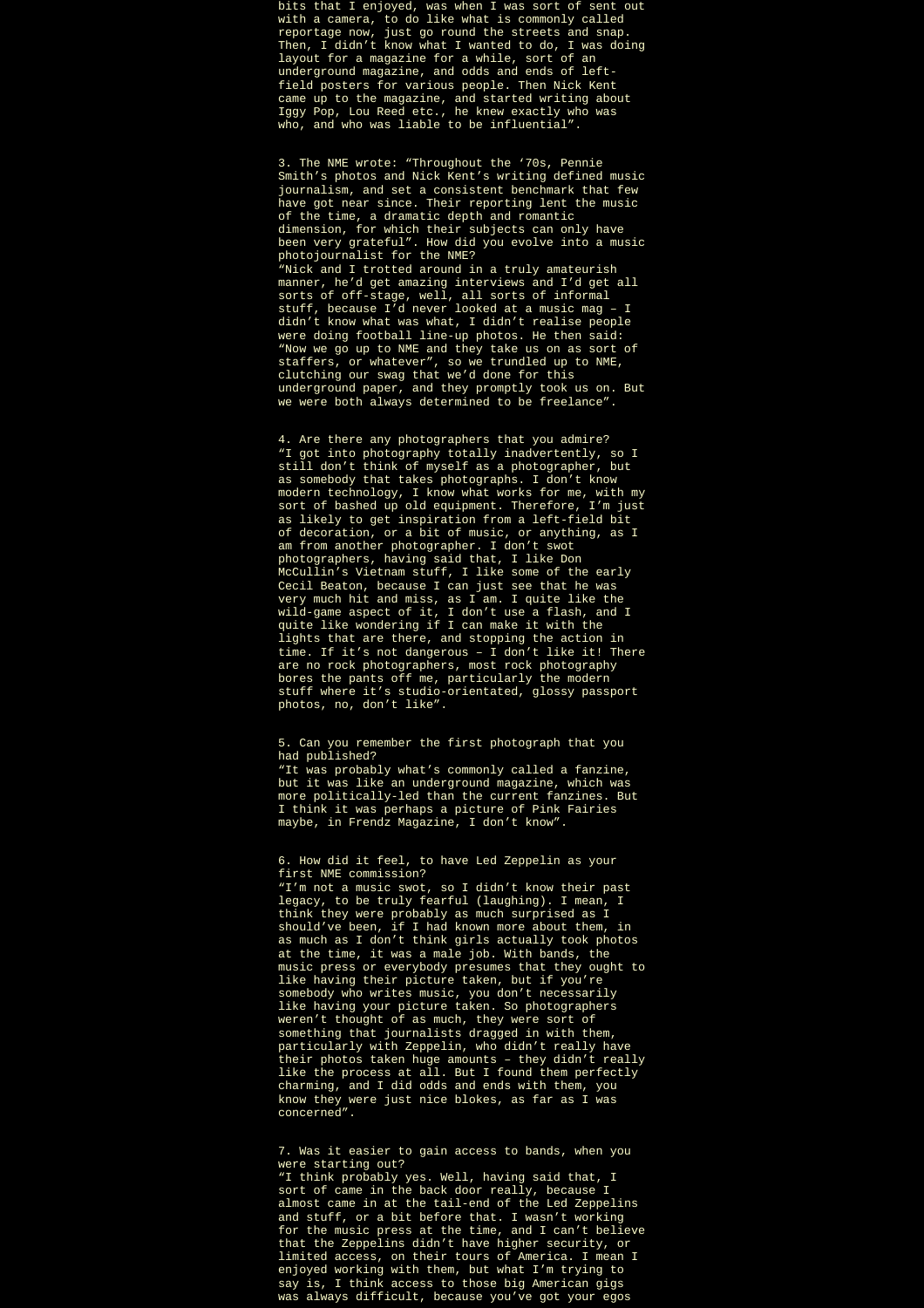and people being concerned about their jobs. Nick and I used to (pausing), I don't know how he got the interviews with the people that he did, I suppose he hit them, as they were about to become famous in England. So they thought that any publicity was good publicity, even if you worked for a little magazine. I mean he probably bumped up the mags, and he did write very, very well, so I think they were quite pleased, to have him writing about them. So I got into some quite big names, through the underground magazine, and then I suppose I had the clout of NME behind me. But I think bands, and this isn't meant to sound ego-laden, it's that old parallel universe thing, if you show you're worth your weight, then you'll be given as much as you want, do you know what I mean? I think there's a lot of people waving things, saying I want to take pictures of bands – but not actually prepared to trundle into the darkroom, and then they're never seen again. You know after the gig, you'll get up really early in the morning and process the stuff, so it's in for 9am or whatever. So I think provided you keep ploughing on, you'll probably get access, but no, obviously the industry has stepped in and things are more difficult, but also, that could be because 1 person in 3, wants to be something to do with a band or fashion".

8. Many congratulations on winning your Q and NME Awards in 2002. What was your initial reaction on hearing the news, and what do these achievements mean to you?

"The Q Award was strange, just because so much life has passed between that, and taking the photo, and when it actually came up for some award (pausing) – I'm not a 100% sure about the 100 best of anything actually (laughing). I mean it's very pleasant to be praised, as a photographer in the music business, you tend to sort of go out, shoot the session, throw the stuff at the office and then it appears in the paper. And well, there's not usually a lot of thanks, so yes it was very nice. As I say, rating things is a current contagious habit at the moment, in 1 – 100, I just don't know the ethics of this at all (laughing). The NME Award I don't know, again slightly curios, just because when the NME was really I suppose, at its heyday, when everybody was ploughing away, because they were really interested in doing pictures on what they wanted, doing articles on who they wanted. Nick Logan who was the Editor, bless his cotton socks, gave everybody the leeway to do exactly what they wanted, we were all on a high, all on a parallel plane as it were. You just didn't think in terms of abstract praises, or awards, or anything, like the nature of the curios beast that it is now, the music industry. I mean, I still only shoot bands that I really want to shoot, so I haven't changed, but the nature of the industry has. It seems necessary for them to put people in certain orders, so I suppose it tidies me up a bit for them (laughing), by giving me an award. Yeah it was great, again it's nice to be patted on the back, but sort of unnecessary from I suppose, I can't think of the word, it's not a mental point of view for me. But yes, of course it's nice to have someone saying thank you, but a bit curios".

9. You couldn't have envisaged that The Clash: London Calling photograph, would become such an iconic and lauded image. Paul du Noyer, editor of the special edition of Q Magazine said: "This was a picture that lots of photographers mentioned without prompting… it's a classic picture because it captures the ultimate rock 'n' roll moment – total loss of control". Are you pleased that this shot of Paul Simonon, was selected as Q's 'Greatest Rock 'n' Roll Photograph of All-Time'? "This is going to be another broad answer, I don't take pictures of bands, I take pictures of people. It bores me slightly, that people put me in brackets, saying you know of The Clash, this is a reference to the great British public, that bracket people for their own mental stability. I mean if you're a great painter, they will never let you be a great poet as well, in fact, if you turn out to be a better poet, they'll probably throwaway both your original paintings and your poetry. You're not allowed to step out of your bracket, because you're safe being contained, and it's easy for people thinking that this person does that, and that's where I'll put them. Particularly within the climate of the music business now, or any industry, where they want a quick reference, they're unprepared to swot (pausing), I've gone well-wide on the mark, and this is one of my rants at the moment. But, I don't think it was judged within my Clash photos, I think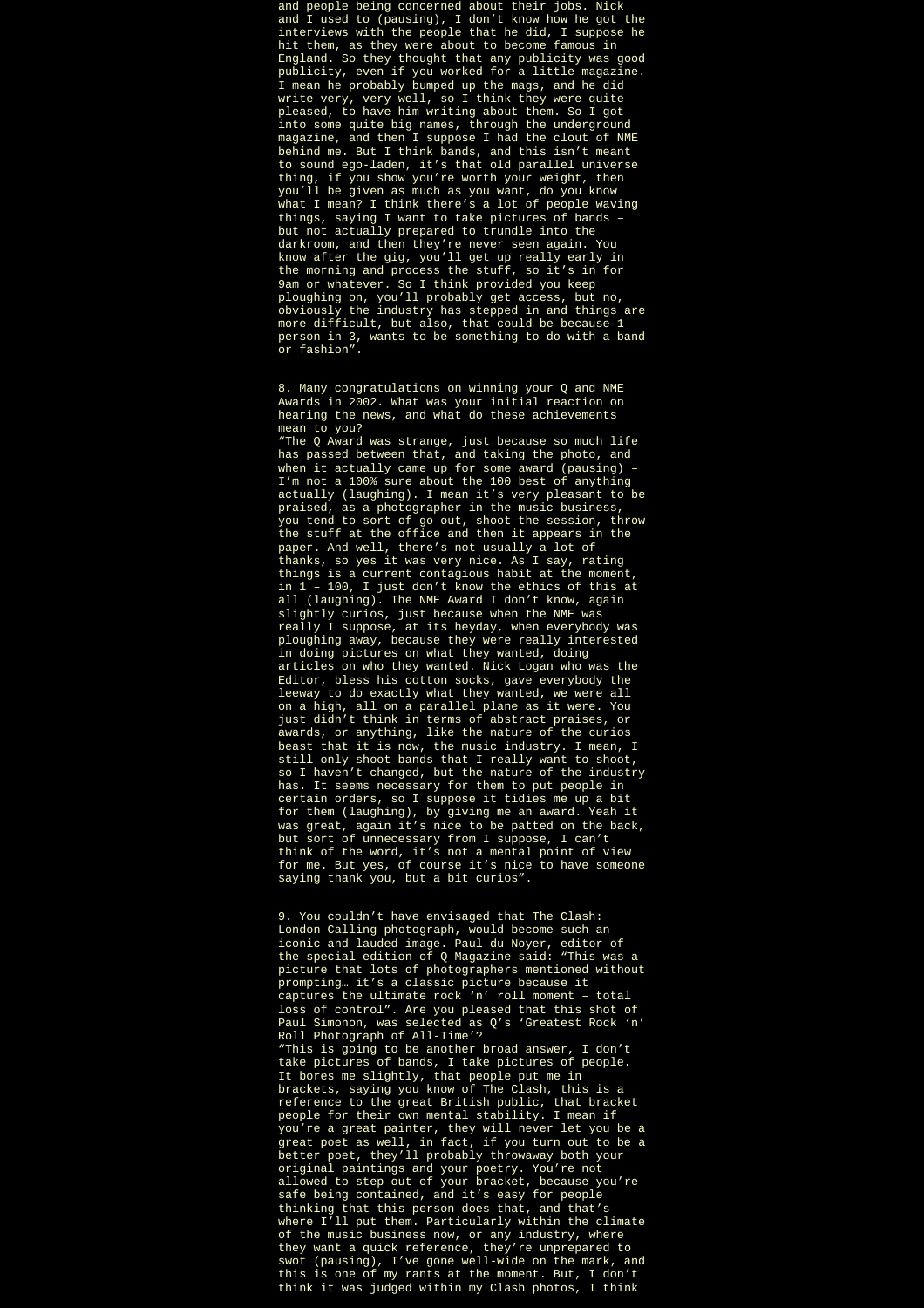for whatever devious reasons, they were doing it to fill their papers or whatever. I mean that picture to me, I can't see it now, its been used in various forms so many times – it's a bit like wallpaper. I think it was chosen in a parallel with other photos, for whatever personal reasons people put up as their choice, so it was against other music photos per se. Of The Clash photos, there are others that perhaps I'd prefer, for all sorts of reasons. Yes I like that picture, as I say, it's so long ago now, I've seen it too many times to get the gut reaction, that I had at the time. But basically, Clash-wise there are other more snap-shot type things, that still take me back to the gut feeling, that I had at the time – perhaps an odd backstage one, maybe one that's never been seen before. Obviously I'm known for Clash photos, but I don't bracket myself. The Clash, bless their cotton socks, I stuck with them (laughing) for 6 or 7 years more or less, whatever their career was, so obviously I had quite an intimate relationship with them, but like-wise The Stone Roses, I did the bulk of their career etc. Primals etc. But I've never had any concerns, bands included, what anybody else thinks of my pictures – I take them for me. So as I say, with The Clash, the reason I stuck with them, is that they just left me completely alone. All the bands I've worked with over periods of time, including bizarrely, The Pet Shops, because they just crease me up, I find them so funny. They're bands that have either got to make good shapes, and / or I'm compatible with, and they leave me to get on with my job, and they don't have any say over the pictures, that are chosen finally".

10. Are you interested in photographing other subjects?

"No, I mean I've done odds and ends of boxing stuff, but I suppose I'm a bit of a lazy photographer. I quite enjoy the adrenaline of being sent out into the wild (laughing), or somebody might describe me as an itinerant photographer, you know on the road with a band for a bit. But no, I don't go out and do landscapes, obviously I do holiday snaps of landscapes, and think I don't know why I'm looking at this, when I get it back (laughing). I'm not very good, I don't know what the focal point is, and I don't naturally compose with that. No, I'm only a photographer I suppose, given a set of circumstances, it's like being a mountaineer, if you haven't got a mountain in front of you. If somebody says oh go do, like NME did with The Strokes, who I'd vaguely spotted and wanted to do pictures of – me being chucked in New York for 3 days, with a band that I don't know, who've probably got their own bit of edge and camaraderie, then great! You know, it's slightly (pausing), not dangerous that's far too big a word, but I thrive under that sort of situation. But I don't trundle around, doing pictures of someone at a bus stop really".



Yummy Jam

11. What are your musical tastes / which bands do you enjoy listening to?

"Again, I'm probably musically stone-deaf. I hate it when I've shot a band and they say, come and listen to the album in the studio, and I think Oh Christ (laughing), really don't want to be put on the spot here. I'm not avoiding the issue, I'm not a musical person (laughing), I don't particularly like dancing – I got at this through art, so I'm just as likely to go and look at an art exhibition, as I am to listen to an album. At home, if I get any time-off, I enjoy reading, in the darkroom I can't listen to music, because it puts my timing off for my prints. I'm not saying I don't listen to music, I mean I seriously couldn't do an entire tour of somebody's, without liking some aspect of their music, or you know, basically something about them. But obviously, I like quite a lot of The Clash, I like The Strokes – I thought they were clean, new and had a new take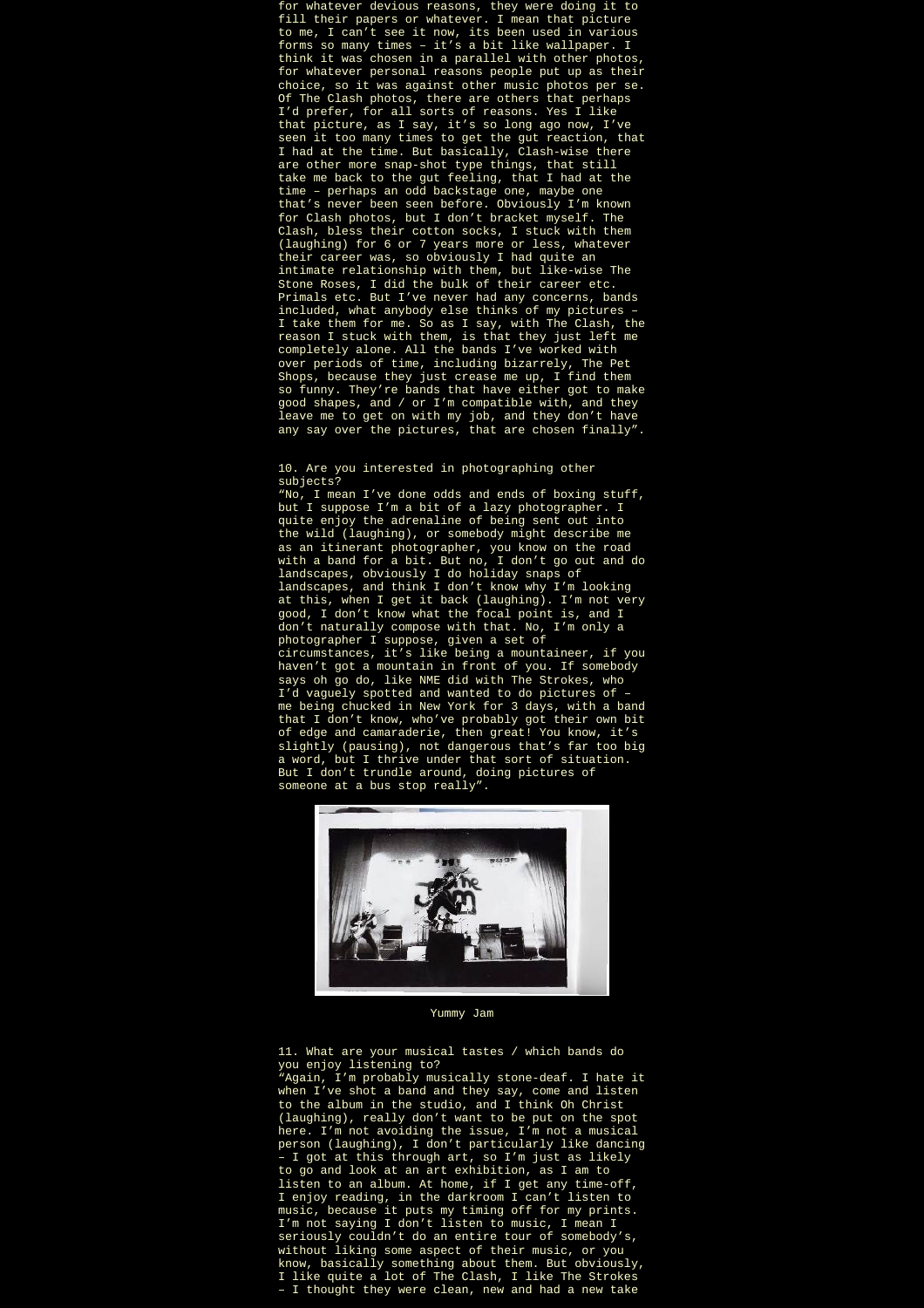on Punk, and their attitude mentally seemed to be similar to mine (laughing), that sounds arrogant, but do it round the other way if you like. If anything is on the same mental-plane as me, it will give me stimulation, and music doesn't per se do that you know, it does, but I don't go out looking for albums at the weekend. I mean having done this for so long, often people will send me stuff saying I think you'll like this, and it's a great way of doing it, it's a real lazy way of doing it – often their right. But to be honest, I have no one particular musical taste, I don't keep up with what's current, only because I'm too busy doing a parallel universe. I can't say anymore than that, it's just that I'm not musically-based".

12. In 2002, the NME celebrated its 50th anniversary. However, some critics have argued that it isn't as necessary as it once was. Would you agree?

"I think it's total rubbish! Basically I think it's too concerned with itself, not wishing to sound like somebody's aunt here, well it's probably sounding the opposite, everything is too company led now, it's too much how many units are we going to sell? Oh, we need a really young editor, because he knows what he's doing, or we need a really old editor, to know how it worked in the past and to re-do it now. There's too much politicking, they need to send millions of people out on the street, look around, listen around, get on with things – you can't plan a weekly, a month in advance. More or less the covers are tied up, they know what they're running in 3 weeks, there's no real reason, unless their dead lucky and it hits right, to pull a cover and put on something that has drastically happened, like sort of say Joe dying or whatever. I know there's the Internet, but there's a real room for a graphically immediate paper, that comes out biweekly, or certainly weekly. You know, some grubby thing that felt like it had just come off the presses, that you shoved in your pocket, like NME used to be in the old days. Obviously, news can be gleaned from the Internet, but you can't really take a computer on the train, or it hasn't got the immediacy of some scuzzy bit of paper, that you shove in your pocket or can pin up on your wall, if you happen to fancy one of the pictures in it. I despair the music business at the moment, it doesn't know where it's going. I think with people's jobs on the line, things are changing, more pirating is going on, the Internet has happened, DVDs have happened – the structure is changing. Everybody's running scared so they're playing ultra-safe, which I sort of understand, knowing quite a lot of people in the music industry, and you know, I hope they keep their jobs. On the other hand, I think there's stuff around that ought to be being covered, and nobody dare cover it. Having said that, I think the tenor of the beast has changed, I don't know if music is quite as immediate, I know it can be whacked out quicker, because of computers and recording decks etc. But I just think that we might be at the tail end, and it might be about to change, of like a whole nerd generation (laughing), that spent an awful lot of time playing with this new technology, and didn't actually ever get out of their bedrooms. Hopefully, every time you think this has got to be the lowest of the low, everything explodes again, which is great. I'm not quite sure, which bits of technology people are playing with at the moment, there's an awful lot of retro stuff around, which happens obviously every 10 years – someone borrows from 10 years back. But so long as you take it and run, which I think The Strokes did, but some of the others didn't, I think it's great. The Clash and other bands, obviously borrowed from the past, but it's whether you actually use that material, to do something else with, that somebody else in turn, can borrow and evolve on. I think there's an awful lot of just straight-forward retro stuff, which is terminally boring at the moment".

13. You worked for the NME between 1975 and 1982, and left when colour was introduced. Where else has your photography appeared during the past 20 years? "Difficult one that, basically NME was black and white, I shot black and white and I got quite a reputation from there. Bands tend to call on me, because they think that I'm compatible with what they do, so it's a long answer, but people like The Stone Roses, liked all my stuff that they had seen with NME. A lot of their own personal stuff, stuff that's on albums, press things, they wanted to use me in B&W, although I shot maybe an odd roll of colour for them. You know, basically they use the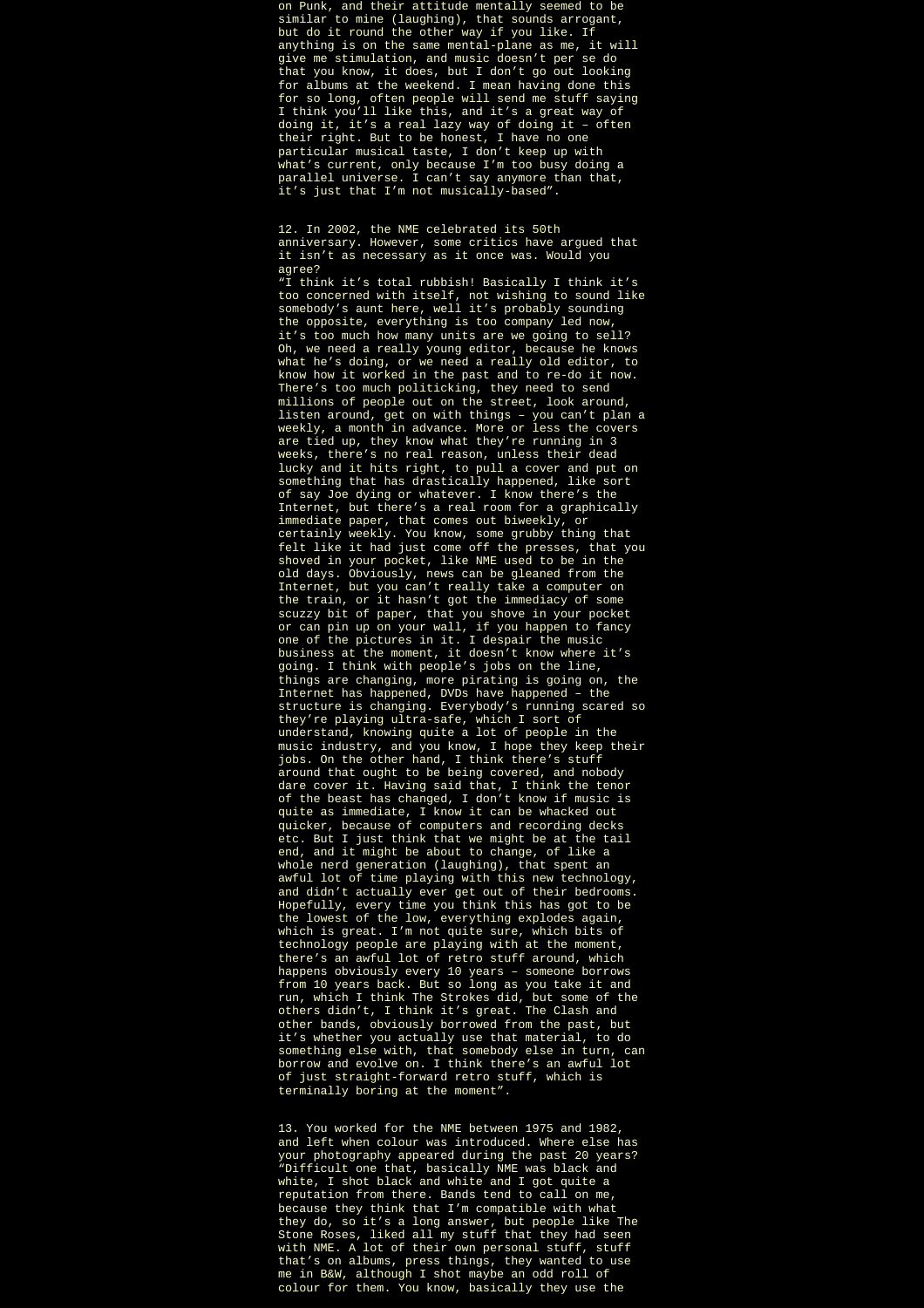stuff, Primals do, all the Oasis stuff this year was in B&W, NME went back to B&W for The Strokes cover for me. I think because I've carved my own niche out, people are prepared to take me as I am, and bands want to use me for what I do, even The National Portrait Gallery has bought 2 or 3 of my things. In a way, I've come back to where I started off as – I haven't actually got any competition, in as much as I'm now again doing art, which is what it was originally to me, it's not art with a capital A, but it's art as I went out and snapped. I've now bypassed all that middle period, of going back to sort of lip gloss and god knows what. I'm back to where people take me for what I do, so I've been lurking, but not so much front covers with credits on. I've just carried on with the same old rouges and vagabonds really, all the Black Grape stuff, it's just more and more of the same, and stuff that I enjoy doing".

14. You print your own photographs, which are very stylised. For you personally, what qualities do B&W photographs have over colour? "I suppose when I learnt photography, black and white was the norm, it's not now. Colour I find, unless you're very, very clever, is exactly what you look at and I find it boring. With a colour supplement, well I don't even think anything, I don't really look at the pictures, because it's what you see when you look out the window. Weirdly now, B&W looks more I don't know, not fashionable that's not the word, I can't think of the word, probably more poncey than colour did (laughing), when I was doing B&W. I sort of think in B&W now, if I look across the room and see somebody, I can work out how much light is coming through the window, and what shape to make with them and the window. I know with colour, the whole room will be there, and that's it. Colour doesn't lend itself to atmosphere and feeling very well, unless you're extremely clever, it's just always all there. Somebody said to me the other day, that when they looked at my pictures, they could look at what I was looking at, and I'd never really thought of it. I mean I know what I'm looking at when I take a picture, but that's partly to do with composition I think, that they said that. Basically, I think that's the thing, you do sort of look at

what's being perceived at the time, it's almost like a sketch, wherein colour it is all painted in and you think, oh the whole things nice, but you're not particularly looking at in detail".

15. Is it true, that you used to give discarded prints, to a second hand shop near to where you live?

"I've got a book shop in the front of my premises, which is like out-of-print books, and in order to get the premises, I had to have a shop in the front as a retail outlet. So it wasn't a case of giving them, but if stuff came back damaged or if I did unspectacular prints, I just used to shove them in a box in the shop".

16. Are studio portraits, live photographs and candid shots, equally important to you? "Well, I can't do studio shots for a start (laughing), I'm no good at lighting, I find it terminally boring – I have got a studio or I did have, it's now at the moment storing someone's furniture who's moving (laughing). No I'm not that good at lighting, it's a bit like doing a still-life once I get a band in the studio, I have done stuff, but I just gave it up. I don't like other people around when I shoot, so there's no point saying, well why not get a lighting engineer in or whatever. As for live and off-stage, I don't know really, I enjoy just watching people – I probably should've been born an Italian, watching the promenades in the evening, I just like watching the shapes that people make. So I'm in my natural habitat on the tour bus, clutching one bag of cameras, and bunkering up in my hotel room or in a bunk on the bus, and going out. Then if that involves live, which it does, then it's part and parcel of the same, but I don't really like being tied down in studios, I get claustrophobic".

## 17. So you enjoy life on the road? "I really love being on the road, I like having all my possessions in one small bag, and just being like a functional / functioning person, without the debris of everyday life around me (laughing). I mean any problems that happen on the road, unless it's camera equipment, or me feeling I'm not getting the photos, they're somebody else's problems. Not saying that in a hard way, but it's just nice not to have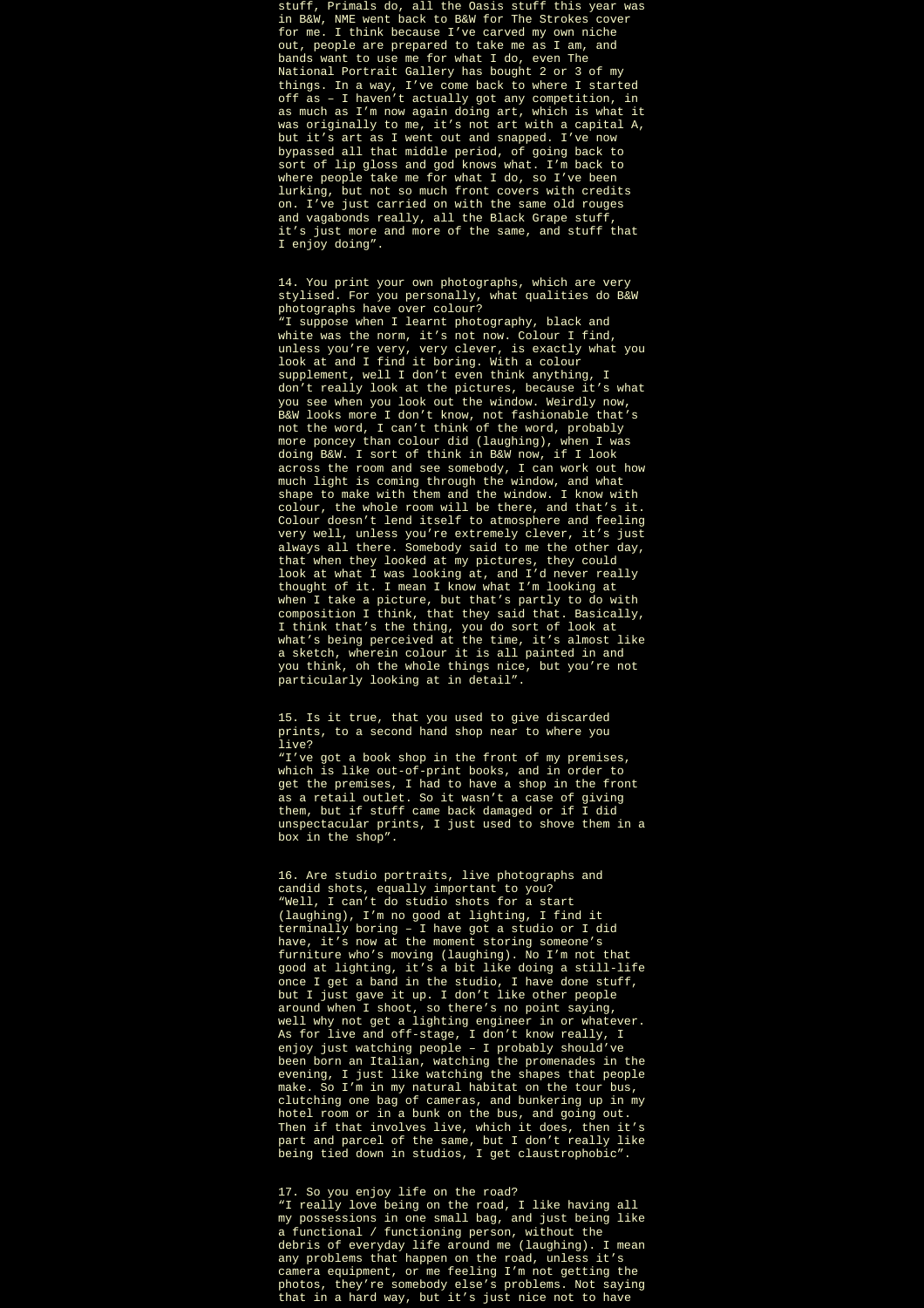problems of your own around (laughing). I mean I just love travelling, I get twitchy if I'm at base too long".



The famous one

18. Do you have a favourite country? "No, countries differ with the people that you're with actually, strangely – I mean it's not like going on holiday or anything. But I must confess, some of the very long American tours I really like, where you just sort of watch the country peeling away in front of your eyes, it's truly spectacular. Looking out the bus, at like a stop in the middle of nowhere, and not knowing what you are going to see, I mean it's just amazing, but I'm not saying America is my favourite country. In a way, a lot of the time you're flying to somewhere, you get out of the plane, you catch some sort of transport back to the hotel, chuck your bags in the hotel, go to the sound-check, go to the gig, and do the whole thing in reverse. So you're not actually really seeing countries, and on the road means either a long trek round Europe, because everywhere else is sort of flying, or you know England or America. People don't seem to do the UK trek like they used to, and I suppose I've done that so many times, that it's really not novel, unless the band is making it novel for some reason. But I mean America, visually you can't really get enough of it, it's just amazing to look at".

19. What cameras, lenses and films do you use? "I use old Pentax ES2s, lenses various and I usually use Tri-X, up-rated to 1600 ASA or ISO – even in daylight! I mean that all stemmed from the fact, that music papers were printed on totally rubbish paper, and therefore to give photos clout, I always went for a hard negative, so it didn't sort of sink in the paper and wasn't all greys. Lenses, depends on what and where".

20. R\*E\*P\*E\*A\*T is a Manic Street Preachers inspired fanzine, and the Manics were greatly influenced by The Clash's political conscience, sound and image. What were your experiences of photographing James, Nicky, Richey and Sean? "I shot them huge amounts of times – again, I'm not very good at anecdotes really, because (pausing), I know it's weird, but unless somebody talks directly to you, if you're observing them as the photographer, you're almost not part of what's going on. Basically, I think James obviously liked The Clash, I was a bit cautious that they were going to be too much Clash-copyists, at first. So I did a couple of shoots, and I just wasn't a 100% sure, but got on with them really well as blokes, then ultimately they used Mitch Ikeda a lot. But I did shoot odds and ends and liked them all. I was surprised when Richey went missing, because I'd just done that gig at Tottenham Court Road, and to be honest he was in totally good form when I saw him, which wasn't that long before. He was a lot more smiley at the lens, and I just found it a bit surprising really, I don't know what my take is on that".

21. You recently worked with Oasis and The Strokes, what was that like? "Oasis, I had known Noel through all the stuff I'd done with Paul Weller, he kept popping up. Liam I hadn't met, but he's apparently good friends with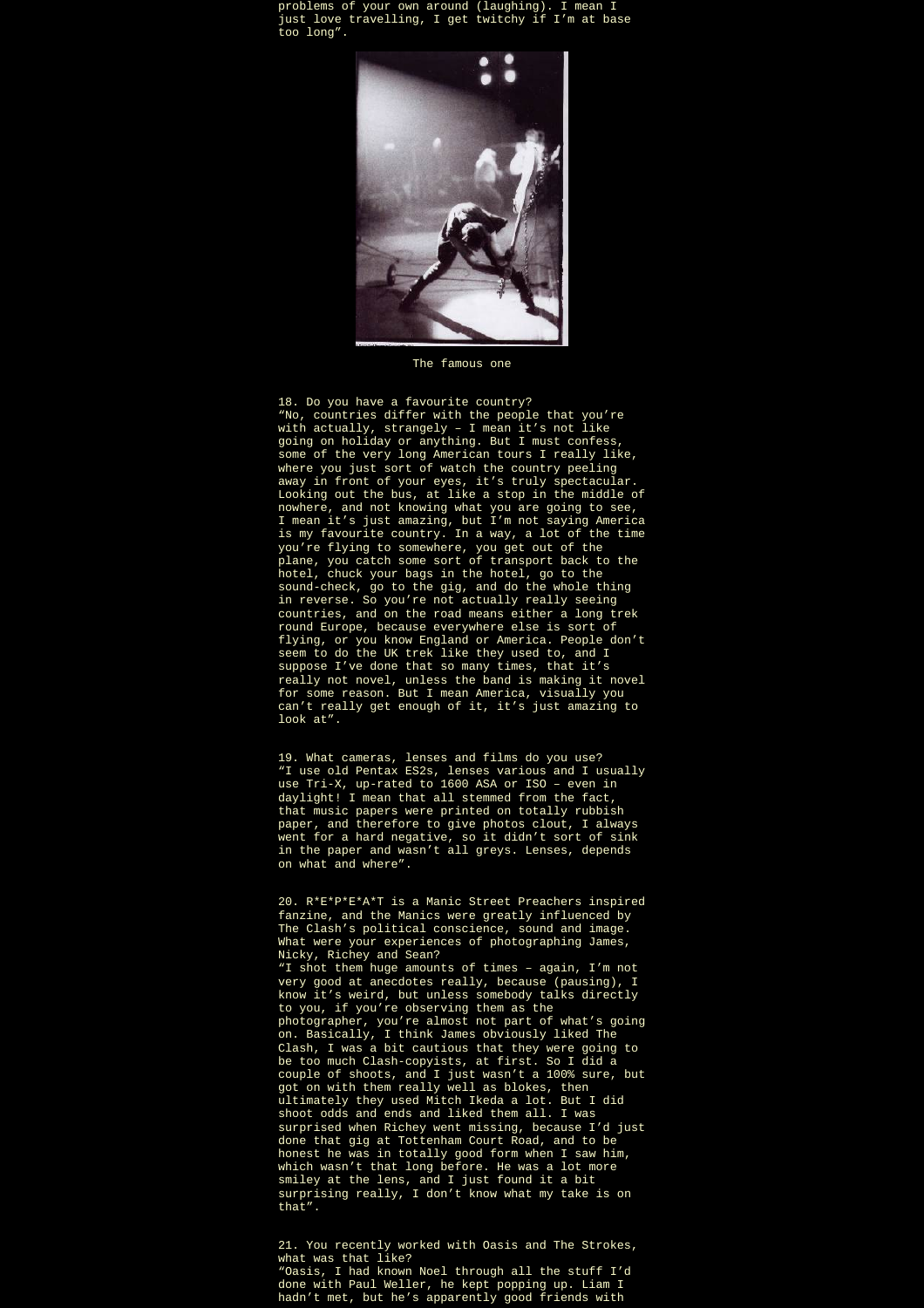John Squire, so if he got on well with John, then obviously there's going to be some sort of compatibility. I thought of doing them, and probably should have done them about the time, that I was doing The Stone Roses, perhaps that's the time when they were sort of a lot more young and eager, I'm not saying that they're not now, I mean I found them great. I tend to leave bands alone, to get on with what they're doing and snap, so basically I told them just to edge closer together, and I think Liam thought that one of them was touching him up (laughing). He then turned round and threatened him, then they all burst out laughing, which was great, it was like the pre-shot, which worked better than the more arranged ones, which were shot afterwards. The Strokes again great, I think I'm probably a bit of a Tomboy, I mean I went out to New York, I heard them and thought they sounded great, but again, I was a bit bothered that they were going to be retro. I went out and met them, we walked out on the street and I did the photos. But I should've probably settled in, or the interview should have been done first or something, because I'm not very good at meeting a band and going straight out, until I've assessed what I'm looking at in a way (laughing) – but the interview was being done the following day. We went out on the street and within about 5 minutes, they were in the middle of a fight, which was quite interesting and quite nice (laughing). It was quite a nice introduction, because I was then able to say, well no, we need to go to an offlicence and get some ice-packs, before we do the pictures, or we'll have to do them tomorrow, because you're swelling-up badly. In that way, we became a bit more of a unit, rather than here's the photographer come to take the pictures. Then the next day but one, they were playing a gig and really they were unknown in New York at the time. They did this gig and about 5 people and a dog turned up, but they hit the stage and were just great! They played their socks off, possibly (pausing), well no, they always do I'm sure, maybe because NME was there, but I don't think it was, because it's very difficult to play to a pretty empty hall. The only place in the world that they could be, was on-stage, which is what's right with some bands and isn't right with others – there was no acting, that's just where they belonged and they looked right. That tends to be the sort of band I work with, not particularly for the live pictures, it's just bands who no what they're doing and why they're doing it, I think".

"I don't think it matters who does what, like Women who want Women's Books, or Black people that want Black Rights Books, I think they're causing themselves a handicap. I mean people say to me, what's it like being a woman in the music business? I don't notice that I'm a woman doing anything, and I don't think anyone should notice whether you're English or Guatemalan. I think you've just got to do what you do, and make it obvious, flaunt it around and if it's good enough, it'll be picked up. If anybody's good, be it American or Icelandic, it should give you a poke in the back to get on and do better, you know. If you read that sort of thing, if you're making music in your bedroom and know damn well you're good, then you'll emerge and I would think, enough people are going to notice you're good. I don't think nationality or sex, has anything to do with at all".

23. Of all your photographs, do you have any favourite images, for either aesthetic or significant reasons?

"I always get caught with this one. I mean people who put on exhibitions, say we need 20 shots, I don't know how to choose 20 shots, because I can use 20 quiet shots, I can use 20 loud shots, I can use 20 live shots, I can use 20 shots that are nearly black (laughing). You know, I'm the world's worst at pruning out for what reasons / what shots. I mean I know what makes a good shot, and if somebody says have you got a picture for this use, I shall think right, that's the one to use – but no, we're back to the best 100. So I can't say it is this one of Mick Jagger, or it's this one of Fabrizio from The Strokes, or Noel from Oasis, it depends on attitude of the day really. You know when Joe died, I immediately thought well (pausing), people kept wanting mug-shots of Joe, and I kept trying to explain, that he wasn't the singer with a band, The Clash were a unit. Then I just thought, well perhaps

<sup>22.</sup> Some British artists, have complained that American acts, are receiving more coverage in the UK music press than they are. What is your opinion on this?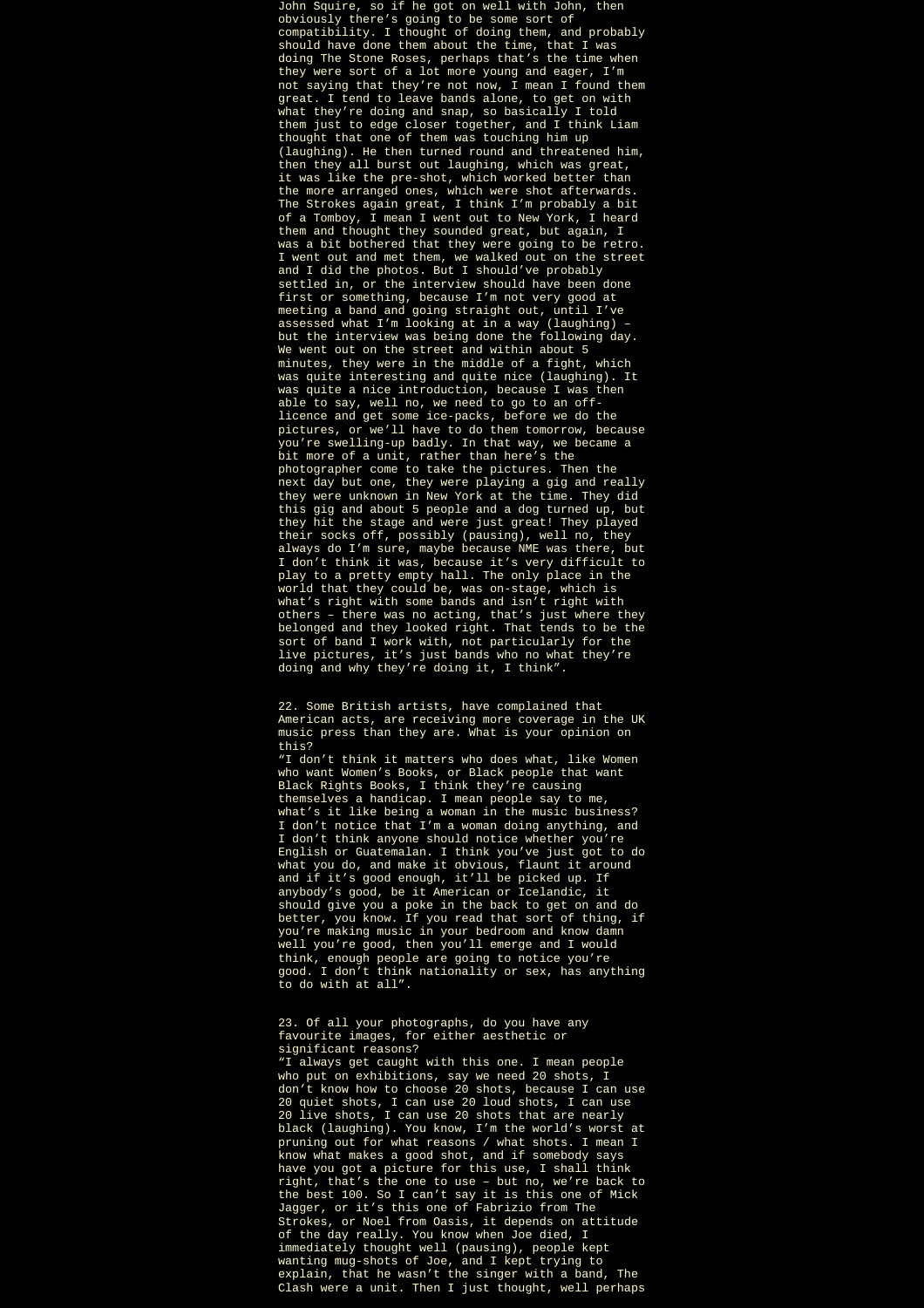pictures of Joe feeding Mick the donut on the bus, basically I know what's right for an instance, but if you say what are your 50 best pictures, god knows".

24. Do you have any plans for more exhibitions /<br>hooks? books?

"I have got an exhibition, that's supposed to be happening in Belfast this year. Stuart Bailie, who used to be a writer for NME, they put on an art thing every year in Belfast, he's approached me to do an exhibition. It would be in May and I haven't really (pausing), with Joe happening at the beginning of the year, because of people needing photos, again this year seems to be slipping through my fingers. Basically, I haven't decided what I'm doing, I don't know exactly how many photos, I've got dimensions of the space, but haven't worked out the size of photos, and how that relates to me doing what I'm hoping to do this year. So I'm not promising, because sorry to say it, but even talking to you, has now taken an hour out of my day sort of thing (laughing). The Fireman want a photo for the Fireman's Benefit Brochure, of Joe, because he did a gig etc. and my days seem to easily slip out my hands. So yes, there is probably going to be an exhibition in Belfast, that doesn't actually relate to any book that I'm hoping to do, but if I'm not careful, I'm going to be making false promises again. This year is just a me year and I'm supposedly having a sabbatical, apart from doing the jobs that I really, really want to do. Although this has been threatened in the past 2 years, but I keep being too busy to do it – to actually go through my back catalogue and see what's what, and then apply it somehow, to a book, the website, or whatever. I've got people pursuing me for books and exhibitions, but I don't want to be led by them, because I keep going back to the same images that everybody keeps using, and even they, aren't perhaps some of the most worthwhile. Some of the earlier ones got stolen from NME's files, so it's the ones that got left, that are doing the rounds and I just need to re-look at my negatives".

25. What can we expect from your website? "I don't know, for the past 150 years, it seems like I've worked under other people's deadlines, and I've got one book publisher who is hammering me already, even though I've only just said I'm taking the year off. He said: "You know it takes 9 months to produce a book", but I'm not working under any deadlines, I'm going to be a completely free agent, and it's almost like doing a completely different brief. I haven't got a clue, it won't be a hard-sell site, probably because I keep being asked for prints, and I know I can sell at exhibitions. Obviously there will be prints for sale, it will not be a photographer's hard-sell, order this on this form etc. it won't be one of those. But, I have got to satisfy somehow, the demand for people who want prints, who at the moment bless their cotton socks, are a bit of an interruption from day to day, because I never have the stuff printed up, that they want to buy. Taking a year off is fairly expensive, and I have built up some money from last year, so I am actually going to help subsidise it, by selling the prints to people, that I've been putting off for the past couple of years. But I really don't want to commit myself – I haven't got a clue, I just want to be completely clear-brained and see what emerges".

26. Can you sum up your career to date? "No, I haven't got a career, I might be an engine driver next week, I really don't know. I mean I'm only doing it all the time, that I'm enjoying doing it. I had 2 or 3 years, where I didn't really do anything, because there was nothing around that I fancied doing, about I don't know, 4 or 5 years ago. I can't do anything that I really don't enjoy doing, obviously I've got to survive, but I won't now take a job that doesn't please me. It's the world's worst, if you've sort of ended up with somebody, taken some pictures which are pretty average, they've raved over them, and you just feel like you've sold yourself down the line. I just really can't do that anymore, I'd rather not eat for a week, than do something like that. So no, I can't really sum up my career, because it isn't a career (laughing)".

## 27. Any final thoughts?

"Actually, if it explains some of the answers, most of the bands that I've dealt with – I think people fall into 2 schools, Classicists or Romantics and not as in New Romantics, but I tend to go I think,